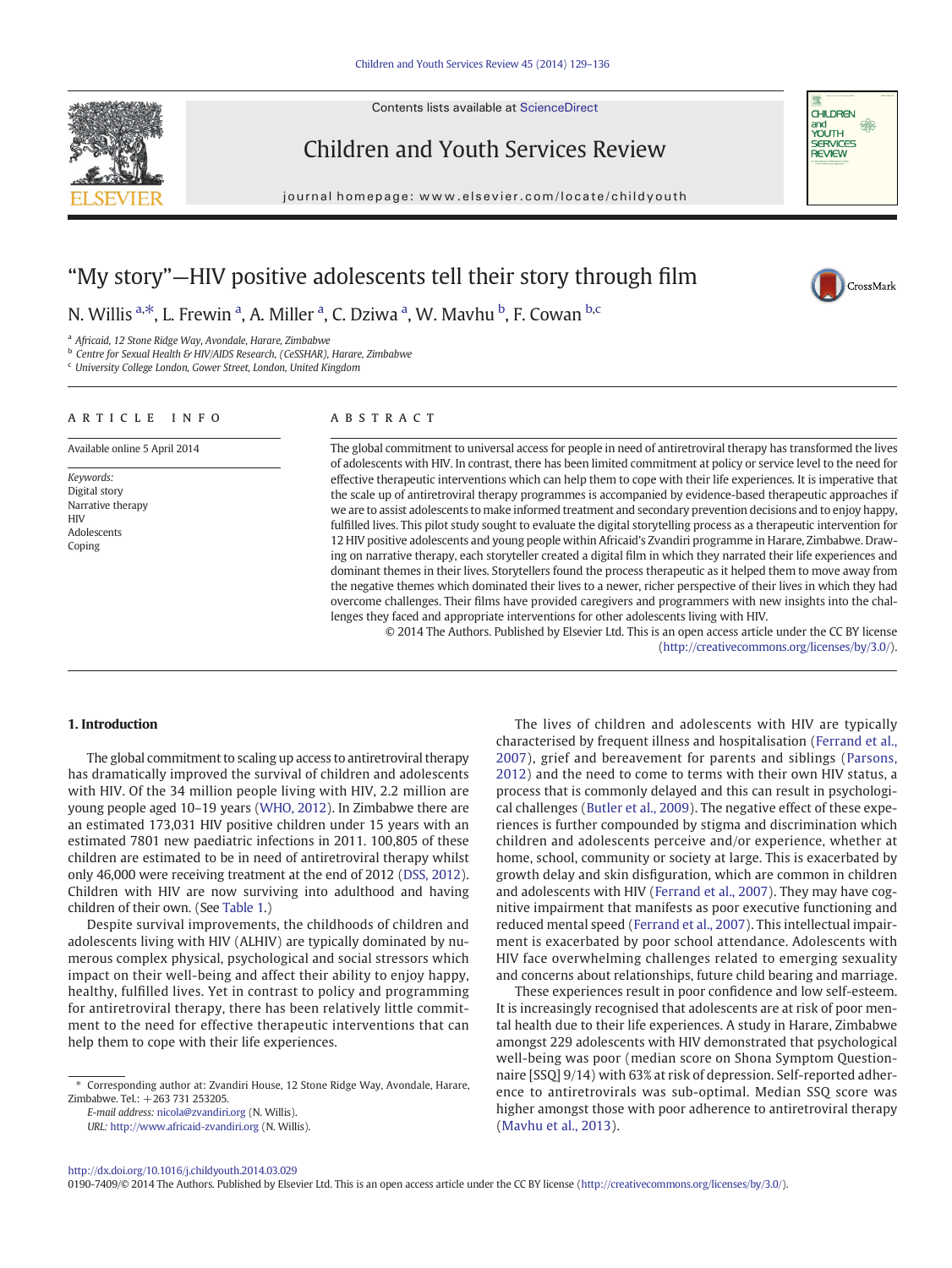#### <span id="page-1-0"></span>Table 1 Study participants/characteristics.

| Pseudonym  | Age | Sex          | Orphan   | Primary       | Age at    | Age at     | Years between | Duration       | Subject of     |
|------------|-----|--------------|----------|---------------|-----------|------------|---------------|----------------|----------------|
|            |     |              | status   | caregiver     | diagnosis | disclosure | diagnosis and | on ARVs        | story          |
|            |     |              |          |               |           |            | disclosure    |                |                |
| 1 Lindiwe  | 20  | F            | Total    | Maternal aunt | 14        | 15         |               | $\overline{4}$ | Life           |
| 2 Susan    | 21  | $\mathbf{F}$ | Total    | Sister        | 13        | 13         | $\mathbf{0}$  | 8              | Life           |
| 3 Amanda   | 20  | F            | Total    | Grandmother   | 16        | 16         | $\mathbf{0}$  | $\overline{2}$ | Life           |
| 4 Precious | 22  | $\mathbf{F}$ | Total    | Paternal aunt | 15        | 15         | $\mathbf{0}$  | $\overline{7}$ | Life           |
| 5 Keith    | 20  | M            | Total    | Grandmother   | 16        | 16         | $\mathbf{0}$  | 3              | Life           |
| 6 Brian    | 22  | M            | Total    | Grandmother   | 16        | 16         | $\bf{0}$      | $\overline{4}$ | Life           |
| 7 Frank    | 22  | M            | Total    | Uncle         | 17        | 17         | $\mathbf{0}$  | 4              | Adherence      |
| 8 Tendai   | 20  | F            | Total    | Maternal aunt | 16        | 16         | $\mathbf{0}$  | 4              | Stigma         |
| 9 Mazvita  | 21  | F            | Total    | Aunt          | 16        | 17         |               | 3              | Disclosure     |
| 10 Rudo    | 22  | F            | Total    | Maternal aunt | 14        | 14         | $\bf{0}$      | 6              | Relationships  |
| 11 Alan    | 21  | M            | Total    | Grandmother   | 16        | 16         | $\mathbf{0}$  | 4              | Support groups |
| 12 Nigel   | 18  | M            | Paternal | Mother        | 14        | 14         | $\mathbf{0}$  | 3              | Getting tested |

Shaded area  $=$  Workshop 1, Non-shaded area  $=$  Workshop 2.

The effectiveness of antiretroviral therapy depends on high levels of adherence, yet adherence is challenging particularly for adolescents. Poor adherence to antiretroviral drugs results in inadequate viral suppression and subsequent treatment failure. Various studies have now confirmed high levels of virological failure in the adolescent population resulting in the need for 'second line' antiretroviral drug combinations [\(Charles et al., 2008; Nachega et al., 2009; Ryscavage, Anderson,](#page-7-0) [Sutton, Reddy, & Taiwo, 2011\)](#page-7-0).

These diverse, complex challenges threaten to override any therapeutic benefit of antiretroviral therapy if not adequately addressed. Conventional approaches to helping young people with these challenges have focused on a variety of psychosocial support interventions such as counselling, memory work and support groups ([USAID, 2012; WHO, 2009](#page-7-0)). However, these vary greatly in their quality and content and often little is known as to their effectiveness. In the recently launched WHO guidelines ([WHO, 2013a](#page-7-0)) most recommendations relating to adherence support for adolescents were made on the basis of expert opinion ([WHO, 2013b](#page-7-0)). This is in part because, until recently, it was assumed that perinatally infected children died within the first two years of life. As a result scale up of antiretroviral therapy to children in low and middle income countries has lagged behind that in adults. Even in adults few adherence interventions have been rigorously evaluated. Development and rigorous evaluation of more innovative adherence interventions for adolescents are consequently lacking and the same applies to psychosocial support interventions. It is imperative that culturally appropriate adolescent and family-centred interventions are developed which engage adolescents in a therapeutic process, acknowledge their life experiences and help them to cope with their experiences so that they can move forward in their lives.

# 1.1. Africaid

Africaid is a non-governmental organisation in Harare, Zimbabwe [\(www.africaid-zvandiri.org\)](http://www.africaid-zvandiri.org). Through its Zvandiri 'As I am' programme, Africaid provides treatment, care, support and prevention services for children and adolescents with HIV which complement their clinicbased care. These community interventions are primarily led by HIV positive adolescents and ensure a holistic approach which seeks to improve both psychosocial well-being and health outcomes.

Africaid has worked with HIV positive adolescents on a variety of therapeutic approaches including the use of storytelling, for example "Our Story" book ([Africaid, 2006\)](#page-6-0). In 2010, Africaid piloted a digital storytelling project with 12 HIV positive adolescents from Zvandiri. The primary goal was to evaluate the digital storytelling process as a therapeutic approach to helping young people come to terms with the events in their lives and to develop coping strategies. The secondary goal was to explore the potential for this approach as an adolescent-led advocacy and training tool.

#### 1.2. Narrative therapy

This project is based on the assumption that people experience problems when the stories of their lives, as they or others have invented them, do not sufficiently represent their lived experiences. It recognises that the stories that people continually tell each other and themselves are the most powerful influence on the way in which they understand the world, live their lives and define their identities. These stories are commonly distorted by unrecognised and unexamined social norms. Narrative therapy assists an individual to re-story their life in ways that promote healthy development rather than keeping the person dominated by negative perceptions of themselves and their lives. It encourages the storyteller to regain a sense of authorship and reauthorship of their own experiences in the telling and retelling of their own story [\(White & Epstein, 1990\)](#page-7-0), to see their experiences for what they are, rather than, as other people would have them believe them.

Narrative therapy is based in 'social constructionism' or the idea that the way people experience themselves and their situation is "constructed" through culturally mediated social interactions [\(Shapiro](#page-7-0) [& Ross, 2002](#page-7-0)). People tell dominant stories where certain aspects and themes have come to represent their experiences and these become a powerful factor in reinforcing and embedding the person's perception of her dilemmas and conflicts, and of her view of herself. This methodology is also drawn on in Memory Work, a psychosocial intervention which aims to build resilience in children through helping them to understand their family history and to reconstruct their lives ([Denis, 2012\)](#page-7-0).

Storytelling is by no means new. In all African cultures, a strong oral tradition has enabled the stories of its people to be passed down through generations. In Zimbabwe, the oral tradition of 'ngano' involves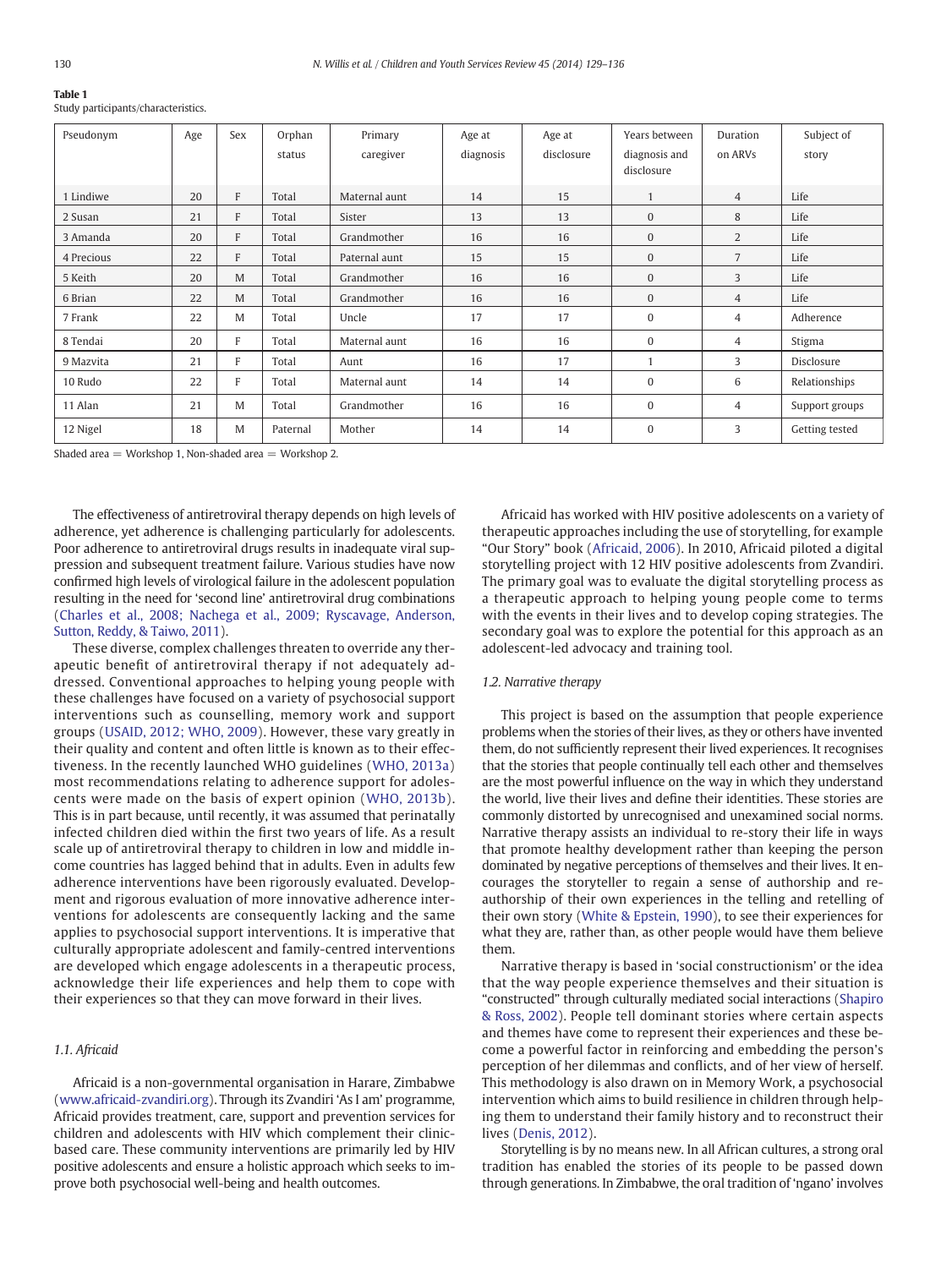the telling of folktales. Although one person narrates the story, listeners (mostly children) play an integral part in shaping the ngano because they are involved in the narrative process. The traditional form of the ngano goes from negative to positive, providing a 'fairy tale' ending. The real life ngano are more realistic and some maintain their negative stance throughout. Overall however, the purpose of ngano was to instil a sense of hope in children and give them strength to endure, in the belief that things will always turn out alright in the end (even if this not always the case). The folktales have evolved over time to incorporate ideas that are relevant to urban children and are still commonly used today (for example tales now include mention of cars or incorporate English phrases which they understand) [\(Makaudze, 2013; Mutasa, Nyota,](#page-7-0) [& Mapara, 2008\)](#page-7-0).

Although storytelling is deeply rooted in traditional culture, children today are rarely afforded the opportunity to tell their own stories stories which are full of challenging, overwhelming experiences with which they are required to cope and grow. Where life is dominated by challenges, there is a high risk that children and adolescents with HIV become defined by these difficulties.

# 1.3. Digital storytelling

Digital storytelling builds on the narrative therapy approach by enabling the individual to reflect on their life and experiences, with the narration of their story through digital media [\(Lambert, 2013\)](#page-7-0). The storyteller produces a short video-clip, illustrated with photographs, drawings, words and music. Through participating in this process, the individual is helped to re-tell their own story in a way that promotes healthy development.

There is a large global digital storytelling movement. However, as far as we are aware, there have been no digital storytelling initiatives carried out specifically with adolescents living with HIV within the southern African region to date and there is little evidence of its application amongst this group, either as a therapeutic intervention or advocacy tool. Yet if this methodology provides an effective, acceptable and sustainable intervention for young people with HIV, it will provide a valuable tool for enhancing more traditional counselling services and in complementing clinical care for this group.

# 2. Methods

# 2.1. Overall design

Twelve adolescents attending Africaid support groups were purposively selected to attend a ten day digital storytelling workshop during which they would create their own digital stories. Six created stories about their lives and six created stories related to specific themes. Storytellers opted to show their films to their caregivers. Two focus group discussions were held with storytellers on completion of their films and one focus group discussion was held with caregivers. Detailed field notes including verbatim quotes were written during the focus group discussions.

#### 2.2. Study setting

The study was set within Africaid's Zvandiri programme in Harare, Zimbabwe. At the time of this pilot project Africaid had 540 support group members aged 5–24 years and ran 20 support groups across Harare. All support group members are aware of their HIV status and are engaged in treatment and care through local clinics. The majority of the attendees are from low income residential suburbs/townships initially established for the urban poor during colonial times and are characterised by densely packed housing.

#### 2.3. Sampling

Twelve HIV positive young people (aged 18–22) enrolled in Africaid's Zvandiri programme in Harare were purposively selected to join the project. Selection was made on the basis of previous interest in storytelling processes and media techniques. They were required to have knowledge of their HIV status, to be able to read and write and free to attend for the duration of the workshop. It was made clear that they were free to withdraw from the process at any time. Workshop attendance did not interfere with clinic appointments or school attendance.

#### 2.4. Technical review group

A technical review group was convened prior to the project, including two young people living with HIV, one HIV advisor, one child health advisor, one paediatric/adolescent HIV nurse counsellor and a media educator. Its role was to finalise the project design, oversee implementation and evaluation and ensure the appropriateness of activities.

# 2.5. The digital storytelling workshop

Two ten day digital storytelling workshops were held with a group of six participants (storytellers) per workshop. These were facilitated by a media expert (LF) and a specialist paediatric/adolescent HIV nurse counsellor (NW). Both facilitators were well known to all storytellers. The workshop was held at Africaid's support centre as this was considered to be a safe, familiar environment for the young people.

The ten-day digital story workshop was adapted from Lambert's seven steps of digital storytelling [\(Lambert, 2013](#page-7-0)) and Payne's description of the narrative therapy process ([Payne, 2006](#page-7-0)) which seeks to facilitate changed, more realistic perspectives, and open up possibilities for the person seeking assistance to position him or herself more helpfully in relation to the issues retold. Although each storyteller was engaged in the production of their own digital story, the workshop was a facilitated group process.

The workshop was designed to be fun, highly participatory and allowed storytellers to work on their own material at their own pace and in their own way. Sessions were structured in one hour sessions with fun energisers between these sessions.

The workshop began with the facilitator introducing storytellers to the concept of digital storytelling. They were then invited to write a 'narrative' or story that tells them and others about their life, by drawing on first hand, experiential knowledge. In the first workshop, storytellers were invited to tell the story of their life. In the second workshop, storytellers first identified film topics based on key issues affecting adoles-

# **Digital Storytelling Process**

| 1. Introduction to DST    |
|---------------------------|
| 2. Writing first draft of |
| parrativos                |

- 3. Clarifying and Extending
- 4. Recording audio narrative
- 5. Collating visual narrative
- 6. Story board development
- 7. Compilation of narratives in
- to a digital story 8. Screening of digital story
- (dependent on storyteller's wishes)

cents with HIV. They then chose which topic they wanted to focus on. The narrative, when read, was limited to 3–4 min in order to focus the narrative on the story they wanted to tell and to control the film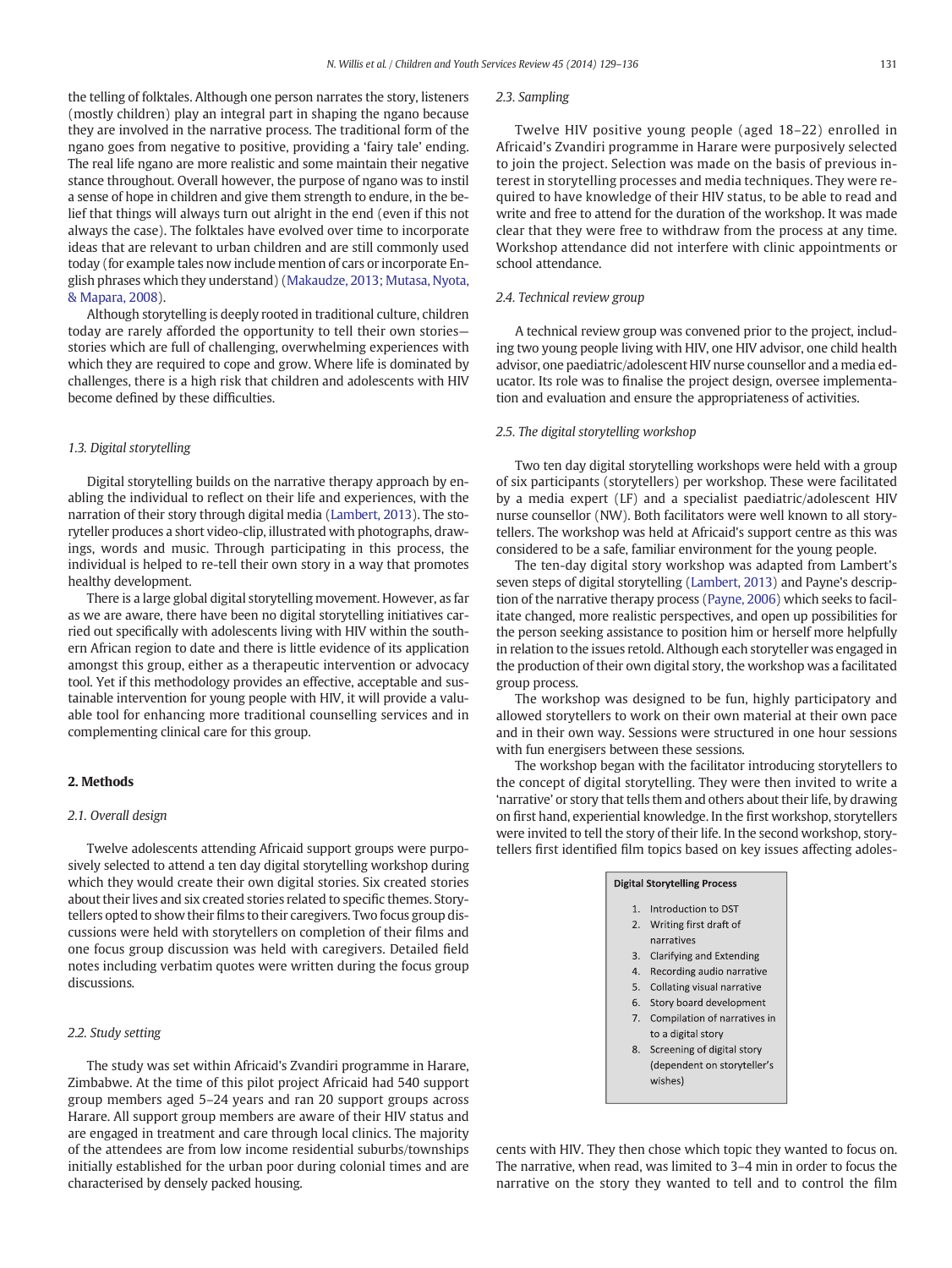production time. They could write their narrative in English, Shona or Ndebele, two major indigenous languages.

On the completion of the first draft of their story, the facilitator asked clarifying and extending questions, encouraging each storyteller to reflect on the effect of these experiences and to describe how they had responded to these events. This one-on-one process enabled storytellers to re-story their experiences with a far richer narrative than initially developed. The facilitator guided the storyteller through a more participatory, in-depth process than is often possible in more traditional one-on-one counselling. Storytellers then read their narratives to each other and provided emotional support for one another when sharing painful memories. They celebrated each other's successes and encouraged one another to share these in their films. In this way, the workshop was both an individual and group therapeutic process.

Once storytellers were satisfied that the narrative provided a true reflection of their story, they recorded their audio narrative in a studio. They then chose visual images to bring their story to life. Storytellers were trained to take photographs and encouraged to use whichever image they believed would best convey their message, including old and new photographs, documents or their own paintings and drawings. They were then trained to develop a story board in which they arranged their visual and audio narratives. Following iMovie training, they were assisted to produce their own film by assembling the audio and visual narratives.

On the completion of their films, storytellers were asked if they would like to share their film with other people in their lives. This involvement of outside witnesses is considered an important step in narrative therapy and the therapeutic process [\(Payne, 2006\)](#page-7-0). All participants chose to show their digital stories to their caregiver. This was done in a group setting with all storytellers and caregivers together. Africaid counsellors were involved in order to assess the impact of the storytelling process and provide individual counselling as required.

Discussions were then held with the storytellers and caregivers together to support them following the production of their story and to assist them with any issues arising. This included an exploration of both the storytellers' and caregivers' reactions to the films and a discussion around how storytellers wanted to use their stories.

#### 2.6. Data analysis

In order to explore the therapeutic role of the digital storytelling process, qualitative data was analysed from various stages in the process: 1) the digital stories (transcripts), 2) field notes from 2 focus group discussions with the storytellers (field notes) and 3) 1 focus group discussion with caregivers (field notes).

The audio narrative and visual narrative from the twelve films were transcribed. Translation was not required as all storytellers opted to use English in their films. Names or other personal identifiers were removed from transcripts before they were coded. Two researchers coded each transcript. Discrepancies were resolved by discussion. Codes were grouped into categories and emerging themes were then identified following the general principles of thematic analysis ([Attride-Stirling,](#page-6-0) [2001\)](#page-6-0). Common themes amongst the different data sources were identified and illustrated with quotes. Although transcripts for earlier versions of the film were available we only included the transcripts of the finished film here.

# 2.7. Ethical considerations

Written informed consent was obtained from all storytellers. Written parental/guardian consent was also obtained to ensure that adolescents' participation would not incur difficulties at home. It was agreed that the storytelling process would be ceased for individual participants experiencing distress. Storytellers also had daily opportunities to provide support to one another.

Storytellers were informed that the films were their own property and would not be shared with anyone without the permission of the film maker, particularly to prevent involuntary disclosure of the storyteller's HIV status. Film makers were able to withdraw their material from the process if they wished. Storytellers were informed that the audience for the films was the storyteller themselves but if they wanted to share their film with someone else, including a wider audience for advocacy purposes, that was their choice and would be discussed on the completion of their films.

# 3. Results

### 3.1. The therapeutic role of digital storytelling

In keeping with the ngano format, all storytellers narrated a journey of physical and emotional changes, focusing initially on childhoods dominated by difficult experiences before then describing how their lives had changed over time.

All storytellers chose to begin their stories by describing lives dominated by memories of sick parents, stigma, a lack of understanding of what was happening to them and their own ill health. These experiences were common to all films. The description of these events was conveyed through their voice narrative, often in short, poetic phrases but also greatly enhanced through their choice of visual images to convey their experiences and emotions. Images included photographs from when they were young, when they were sick or facing difficulties such as being unable to go to school. They used words and drawings to convey their experiences, such as the drawing of a 'broken heart' or the words "stigma" and "discrimination".

Storytellers all described a childhood characterised by a lack of control over events in their lives and an overwhelming feeling of being controlled by external factors. "This pandemic took charge of my life" (Keith); "Sickness began to rule" (Frank).

Several storytellers described feeling hopeless when they learnt about their diagnosis which was often disclosed after a prolonged period of illness. This was both frightening and disempowering; "The walls of hope, love, life and everything good crumbles" (Susan). Mistrust and secrecy were common with one girl describing "I felt my father was hiding something so decided to my own research" (Mazvita). Storytellers' voices were typically characterised by sadness.

Many storytellers described not knowing the cause of their parents' death or the reason for their own ill health. Even when not explicitly stated, they had clearly recognised that they should not discuss certain issues which caused a considerable amount of distress as they wanted to know more. "Questions kept on ringing in my head?" (Keith). "It feels terrible when someone blinds you so that you see nothing? I needed clear answers why my mother died" (Mazvita).

> Lindiwe's film depicted her anger at her father for hiding his HIV positive status from her. She discovered after his death that he secretly took antiretroviral drugs whilst his children knew nothina

> "My mother died because of my wicked father" (Lindiwe, 18 years)

When narrating their experience of disclosure, they described feeling "Shocked by my status". They depicted anger and betrayal towards family members in relation to the way they were infected or as a result of not being told their HIV status earlier. These emotions were often linked to a sense of blame. "I was very angry. He never told me what was happening" (Amanda); "I am the only child [in my family] affected...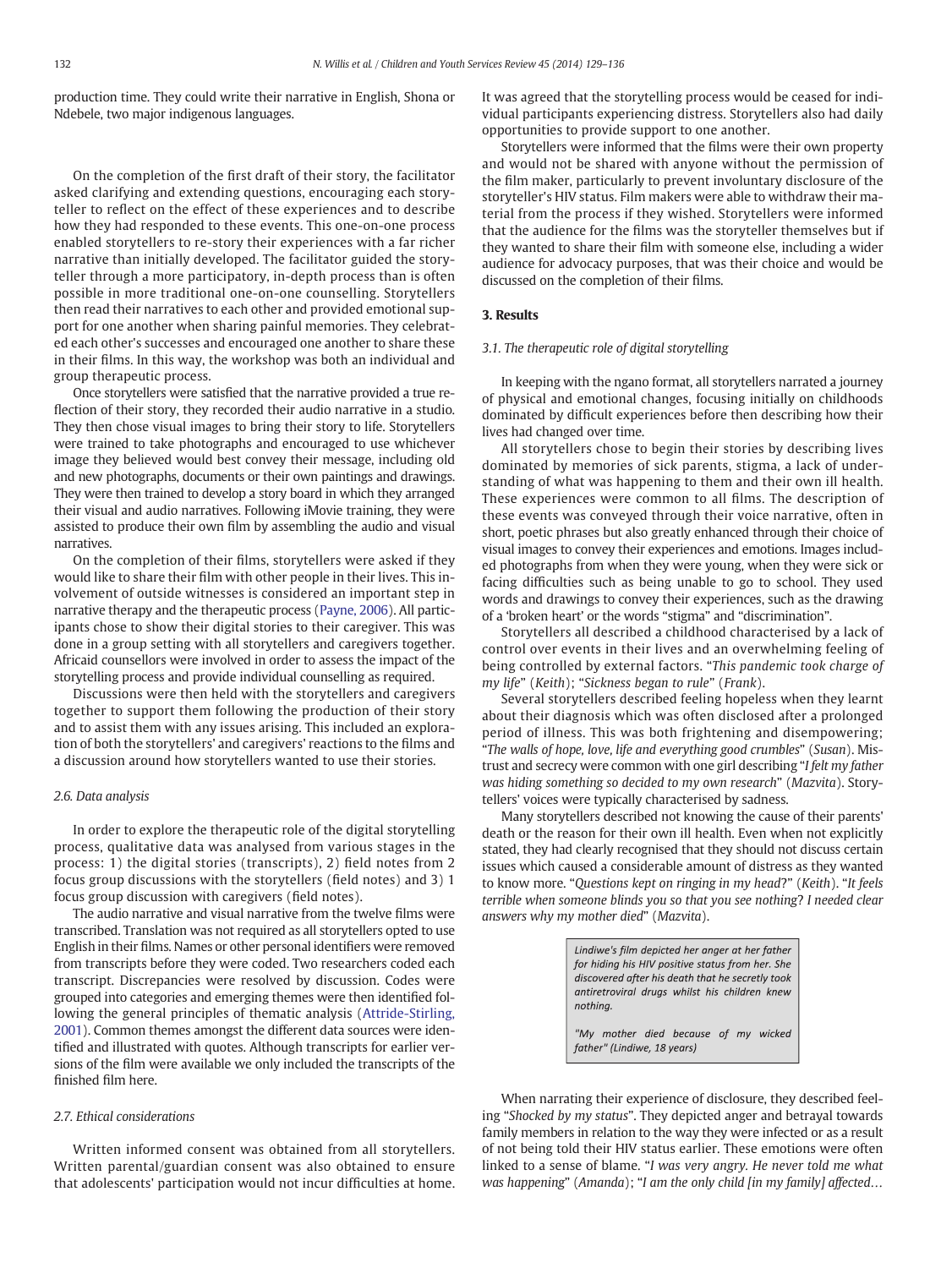it is something that pains me a lot. I felt the great pain inside my heart" (Lindiwe).

Storytellers described stigma and discrimination in their daily lives. One girl used a video image of her disappearing from the screen, symbolising her feeling of being insignificant—"Imagine how it feels to be treated as if you are not human" (Tendai). She described a childhood where she frequently encountered "people with lack of heart for other people".

They commonly described and illustrated their stories to show the challenge associated with being physically different from their peers for example being stunted or having skin disfiguration. As they became older, their concerns started to focus on delayed puberty; "I had stunted growth…even menstruation was delayed" (Rudo).

Feelings of isolation and loneliness were commonly described; "My peers did not want to associate with me…share books together" (Tendai);

> In her film, Amanda disclosed for the first time how she had tried to kill herself after discovering her status.

> After vears of feeling isolated and fearful for her own death, she stopped her Antiretroviral drugs. Through Zvandiri she met other adolescents with HIV and spoke of how this transformed her hopelessness. "I know one day my dreams may come true" (Amanda, 20 years)

#### "At that time I did not talk to anyone" (Lindiwe).

The feelings narrated were not all negative. Many adolescents described the pain of losing loved ones, something they had not been encouraged or able to talk about in other settings. They described multiple losses including the death of their parents and siblings and a childhood growing up without these people in their lives. They used their films to reflect on the memories of these people, speaking with fondness and love for their loved ones. "My father lit up my world. So when that man was taken away from me I couldn't take it" (Susan). Many incorporated old photos that they had been unable to display previously.

Fear and uncertainty for the future was commonly described; "Sometimes I would wonder when it would all end" (Susan). Their experiences of family deaths and recurrent messages that "HIV kills" left them worried and fearful for their future. Lack of information and answers, compounded by stigma and discrimination, resulted in poor confidence, lack of self-esteem or hope for the future.

Adherence was described as a major challenge. Although they had access to medication they had many fears around "How am I going to swallow these tablets for the rest of my life?" (Amanda).

Having described the earlier part of their lives, they went on to narrate how their lives then changed. Different themes emerged around factors which had helped to "make our lives longer, strengthen our bodies and put smiles on our faces" (Frank).

The most significant influence in the storytellers' lives was the emotional support they received. They described the way specific individuals, clinics or organisations had been pivotal in providing support which had helped them to feel loved and cared for, in contrast to stigma and discrimination. "My family gave me support, love and care. My sister occupied the role of counsellor, giving me information about HIV. My father's love for me was unconditional; he gave me confidence and lit up my world" (Susan).

This was commonly linked to a sense of acceptance. When describing her arrival at the Africaid programme, one girl narrated "I found what I call a family, friend, supporter and inspiration. What makes me cry tears of joy is that I found a family with heart that never selects but takes me as I am despite my HIV status" (Tendai).

Others described this acceptance in the context of dating, relationships and disclosure to partners; "He accepted me and I am happy about it. He told me I love you for who you are" (Rudo).

This is in sharp contrast to the earlier narrative in their films in which they described being isolated and stigmatised. "I felt more at home, happy and accepted" (Alan).

The importance of peer support was highlighted in all films. Introduction to peers living with HIV was described as transforming and was the pivot around which the mood of the stories changed from negative to positive. Peer support activities enabled them to share with others with similar experiences and they no longer felt isolated. One storyteller explained "I do not have intentions to lose the true friendship that I have" (Precious).

In contrast to the beginning of their films, storytellers explained how they now have a sense of control and freedom in their lives and how these have helped them to cope better; "I can now take control of my life, I have kissed away the fear and frustration" (Susan). "You will never be able to pull me down, I can now walk alone for as many years" (Frank). One storyteller focused his story around being a dancer, "In dance, I keep on two stepping and I will never stop" (Keith).

One of the recurrent themes was the participation and active engagement as service providers. All storytellers had played an active role as peer counsellors and they described how this had given them a purpose and helped to build their confidence. "My dream is to become a nurse so that I can look after other HIV positive people" (Amanda).

There is growing recognition of the importance of child participation for its own sake [\(U.N. General Assembly, 1989](#page-7-0)) and for its therapeutic benefits [\(Save the Children, 2010\)](#page-7-0). The stories epitomised why this is critical. Storytellers described how important their sense of ownership of the Zvandiri programme was to them. "Zvandiri is led by children and adolescents with HIV….who participate at every level….the youth get to experience what it is like to be at the forefront of a huge project. It is we who facilitate" (Alan).

They described the role of skills acquisition in their lives as being important. "I have developed skills in coping with my situation. I can now look after myself, take steps to protect myself" (Alan); "I can now see the opportunities given to me" (Nigel).

One of the most notable themes to emerge was the sense of increased confidence in the storytellers. "Through support, I feel confident and able to make informed choices. I am now confident, independent and most of all ever smiling" (Tendai). This was evident in the written narrative of the film, the tone of their voice in the audio narrative and in their use of images to convey their messages. One storyteller chose to use her own recorded songs as the soundtrack for her film.

Having described the role of emotional support, acceptance, peer support and participation in their life stories, key themes emerged in the films regarding the impact of this support.

Participants commonly described a feeling of renewed ambition and optimism in their lives; "My dream is to have a good job" (Brian); "I hope to get married and have our own HIV negative children" (Rudo). To illustrate her ambition, one girl chose to include a visual image of her dressed as a nurse in her HIV clinic.

Similarly, this was reflected in the storytellers' description of their desire to live. In contrast to the earlier feelings of hopelessness, suicidal ideation and having no purpose, they then went on to describe a new desire to live; "I now have the desire to live…hope for a brighter future" (Alan). "I will achieve my goals because I have a positive mind" (Lindiwe). "My life has been a rollercoaster, (but is now) going from strength to good health" (Susan). This was mirrored in the sense of acceptance running through each film; "Whatever you do, do it with heart and acceptance, being HIV positive is not the end of my life" (Tendai); "The door opened, the light came in to my life"(Lindiwe). These perspectives are in sharp contrast to the wider social stories about growing up with HIV, such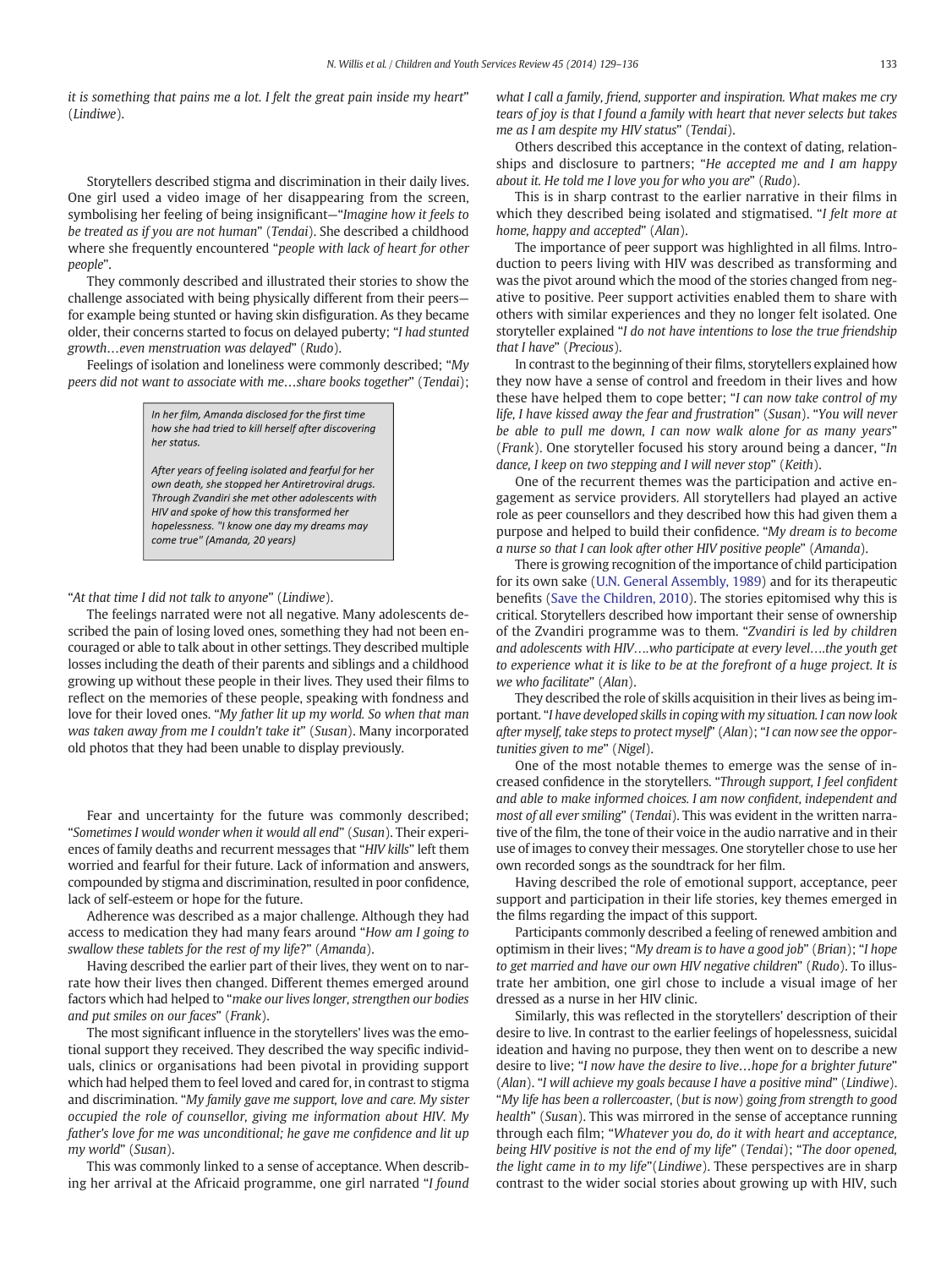as the prevailing myth that children with HIV will not survive through childhood.

#### 3.2. Participation and ownership

When reflecting on the digital storytelling process, storytellers were proud of their role in pioneering a unique approach. All storytellers felt that this was a process which they owned and led. "It is exciting to be the first to try this. It truly is a project for teenagers, led by teenagers" (Precious). They also explained that being central to the process was very helpful in giving young people a voice and the platform to share their own experiences; "I could really speak freely (through my own film), about things I have never shared with anyone before" (Keith). They stated that they would like to now train their peers to make their own digital stories; "This should be made available to everyone in Zvandiri. We know how to do it now so we can teach them" (Susan).

### 3.3. Skills acquisition through digital media

All storytellers gained new skills in photography, film making and storytelling. They explained that this gave them new confidence and belief in themselves. Many described how they had struggled to achieve in school but were proud they had been able to produce their own film; "Who would have thought that me of all people would be able to create something like this?" (Brian). Participation in this process helped them to view themselves as capable young people with capacity to acquire new skills, in contrast to their previous self-perception. Storytellers wanted to pursue further training in media production.

Caregivers described their surprise that the adolescents had been able to create the films. All caregivers were excited by the process of digital storytelling and wanted to know when they would have the same opportunity; "It is not just the children who have gone through difficult times. We have had so much pain in lives. We've lost our children. Now we're looking after grandchildren. We should make our own films" (Grandmother).

#### 3.4. Improved understanding and communication with caregivers

All storytellers chose to show their films to their caregivers and were proud to do so. They explained that it was the first time that they had shared their experiences with caregivers in such an open and direct way. In particular, the impact of family deaths had rarely been discussed with their caregivers. "I never knew before today that my granddaughter felt this way. We had never talked about her mother's death" (Grandmother).

Similarly, many storytellers had never had the opportunity to describe the anger, resentment and fear in their lives yet they were able to share this through their film. They explained that their future is rarely discussed at family level due to uncertainties about their prognosis. This results in limited opportunities for sharing their hopes, ambitions and desire for their future; "I had no idea that this is what he wanted to do with his life or that it was possible. We often try to protect our children as we don't know how long they will be with us. But I have heard differently today" (Aunt). Storytellers were able to share these aspirations in their film narratives. The girl who chose to include photos of herself dressed as a nurse explained "I wanted to show myself as a nurse, to feel it and believe it will come true one day" (Amanda). Indeed, a year after completing her film, she went on to nursing school. Whilst this cannot be solely attributed to taking part in this storytelling process, she reported that it had helped her to believe in herself and to pursue her dream.

This method of communication was extremely helpful for caregivers who all shared their surprise at hearing the different knowledge, experiences, emotions and aspirations of the adolescents in their care. One caregiver explained she "did not know that my child knew so much about HIV. She knows much more than me. We now need to know all this information too" (Aunt). Caregivers described how this new insight would help them to talk about the issues affecting their adolescents.

Eight storytellers chose to use their films as an opportunity to acknowledge the support of specific caregivers whom had been significant in their lives. Caregivers were visibly moved and emotional by hearing the storytellers' gratitude for their support.

#### 3.5. The role of digital stories in training and advocacy

Storytellers and caregivers explored how the films would be used. All agreed that the films are an important personal document and should be kept safe and shared with specific family members who knew the HIV status of the storytellers.

They discussed potential risks and benefits of sharing their films to a wider audience. It was emphasised that the storytelling process was initiated as a therapeutic intervention for individual storytellers and that any additional use of their films was their own choice and that each decision would be respected. Four caregivers felt that the films should be shared widely and one grandmother told her grandson, "You should be proud of your film and what you have achieved. This will help people understand more" (Aunt).

Six storytellers voluntarily decided their films would be an important advocacy and training tool and that they should be used in controlled settings, where their films could be viewed but not taken away by individuals. Two suggested that their films be used freely as training and advocacy tools as although they were describing their own individual experiences, these were experiences commonly shared by their peers. "I think it is important that people see my film. How else will they know how we [HIV positive young people] feel when they stigmatise us. It will help other children not to be stigmatised" (Tendai). However, four storytellers described concerns that they would be stigmatised if the film was to be seen by a wider audience. In particular, they were concerned that this would jeopardise their chance of relationships.

# 4. Discussion

All films provided rich data in support of the literature documenting the challenges which HIV positive children and adolescents face ([Bandason et al., 2013; Ferrand et al., 2007; Mavhu et al., 2013;](#page-6-0) [Parsons, 2012](#page-6-0)). However, results from this small study suggest that the digital storytelling process has the potential to be an important therapeutic intervention for adolescents with HIV. All storytellers were able to reflect on their life experiences in what they described as a different, interesting and often fun way. They were able to explore the impact of these experiences on them, and through a process of externalisation and discovery, to re-tell their story. In this way, they were able to move away from a perception that their life story was dominated by negative experiences but to instead discover the many ways in which they had overcome these challenges and to celebrate their own resilience. They developed a newer, richer perspective of their lives in which they had overcome difficulties and gained new coping strategies, strength and purpose for their future.

This process provided them with an opportunity to consider retelling their story within a framework which encourages focus on positive transformation, rather than on the difficulties in their lives. Through their films, they were able to debunk prevailing myths from their childhoods such as the commonly held belief that a child with HIV will not survive, go to school or grow up to have relationships and families of their own. It is argued therefore that the therapeutic value of this approach lies primarily in providing storytellers with a mechanism for acknowledging the way they have overcome the challenges in their lives and to appreciate their successes and achievements.

As in cognitive behavioural therapy, their self-awareness improved, they developed a better self-understanding and improved self-control. They were able to identify their own dysfunctional thoughts and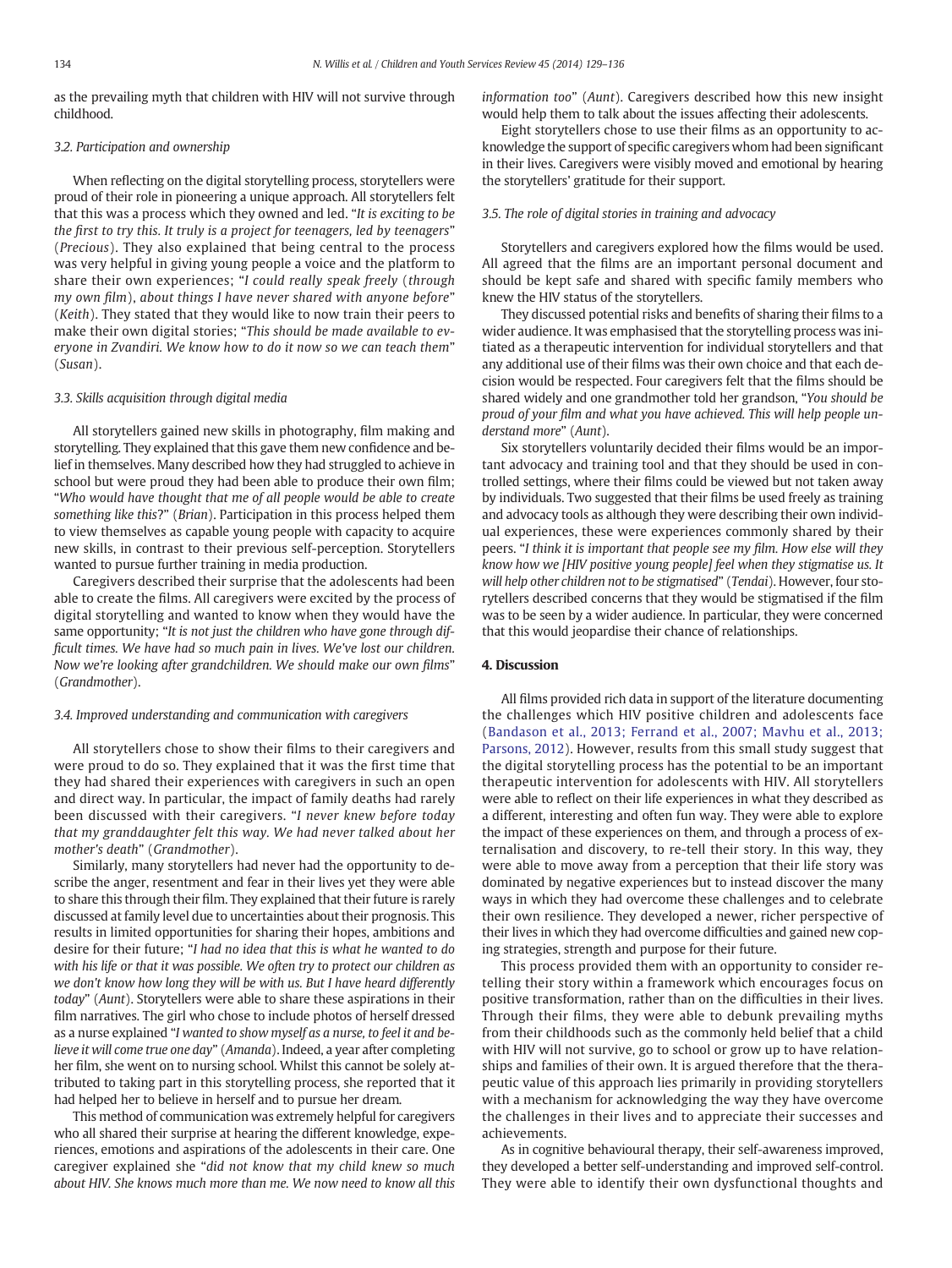<span id="page-6-0"></span>beliefs from their earlier years which were mainly in relation to how other people perceived or behaved towards them. Through the process, they were able to move to a more functional cycle in which their thoughts were more positive and they were able to acknowledge their successes on their journey. They were helped to confront the difficulties in their lives and were able to describe happy, peaceful and often joyful emotions.

Storytellers commonly explained that they were able to display emotions which they had previously been unable to share with family, friends or health workers. Visual images which had not previously been shared were included within their films. For example one storyteller described how she had not included the photo of her disfigured skin as it was too painful but on the last day, she arrived with the photo, explaining that it must be included as it was an important part of her story and journey.

Painful memories and experiences were not forgotten. Instead storytellers were allowed to embrace these as a critical part of their story and were helped to re-look at these experiences as having had an effect on them rather than defining who they are. They were able to remember significant people in their lives whom they had lost and to document them as a critical part of their life story.

Storytellers described the importance of having a permanent document of their journey which they could keep forever. Alan speaks confidently in his film about his 'desire to live'. A year later, his social circumstances changed and he stopped his antiretroviral drugs. He explained he had lost the desire to live. When shown his own digital story, he was reminded of a time when he was confident and determined. He chose to recommence antiretroviral drugs.

As in Memory Work ([Denis, 2012](#page-7-0)), storytellers also found therapeutic benefit in the sourcing of physical documents which were important to them and reminded them of their identity, family history and their journey. Six storytellers chose to ask relatives for old photographs of their parents or siblings who had passed away. Many were able to obtain photographs of themselves as a younger child which brought back memories of sickness, stigma and discrimination. Whilst this was an emotional process for them, they also described how it was important to them to include these images in their film so that they did not get forgotten.

An unexpected outcome of this project was that caregivers also found the process helpful both in terms of improved understanding of their children but also as a therapeutic intervention of their own. Grandmothers stated that it was usually too painful to think of the death of their children (parents of the storytellers). However, hearing about them and seeing their photos in the films helped them to share memories of their children. Mothers explained that it had been difficult to come to terms with their own HIV status but that they had been encouraged by their own children's films to accept their HIV status. They were also able to appreciate the positive influence they had played in the storytellers' lives. This potential role for caregivers is significant when it is increasingly recognised that programmes need to involve caregivers more in interventions for ALHIV [\(WHO, 2013b\)](#page-7-0).

Since this study, six storytellers have opted to share their films for the training of health workers across Zimbabwe. The films have been highly effective at strengthening service providers' awareness of the needs and experiences of children and adolescents with HIV. They have also used their films to advocate for services for ALHIV. Storytellers did however opt not to share their films over the internet.

#### 4.1. Study limitations

This methodology is time consuming as it targets young people who commonly have no experience in IT or photography. An individualised approach is often needed to allow for storytellers' varying competencies. However, it has been demonstrated to be a feasible approach as young people with no prior experience with a camera or computer were able to create powerful, emotive films. Two storytellers have since completed graphic design courses and are now journalism interns. Both plan to now run digital storytelling workshops for their HIV positive peers.

Computers require power supply and this was often erratic in the study setting. However, this was overcome through the donation of a generator. Conversely, this project demonstrates that the use of technology in resource-limited settings is not only acceptable but that it is also feasible.

The requirement for computers and cameras may be seen as costly. However, if this approach can improve the psychological wellbeing of young people with HIV it will impact on adherence to antiretroviral therapy and reduce the risk of treatment failure. Although a cost effectiveness study was beyond the scope of this project, it seems fair to suggest that the cost of a camera and computer, benefitting numerous adolescents, is significantly less than just one adolescent requiring second or third line antiretroviral treatment.

There is important ongoing therapeutic value that such films can have, through revisiting them when motivation is lagging or the circumstances of a young person changes to become less favourable again. However, this requires the continuity of support groups, as well as ongoing access to DVD players, in order to realise this benefit once the films have been completed and the intervention is ostensibly completed.

Despite these limitations, and in the context of such little evidence around therapeutic interventions for adolescents with HIV, this paper makes a valuable contribution to the literature on evaluating therapeutic interventions for this group.

### 5. Conclusion

Whilst the global community celebrates increasing access to antiretroviral therapy, adolescents with HIV face considerable challenges with adherence. Perinatally HIV-infected children are growing up, but this is reliant on optimal adherence which in turn is affected by the challenges in their lives. If we are to prevent a global disaster in which young people run out of treatment options following poor adherence, global and national policies and programmes must urgently focus on their psychosocial needs.

From this small study, it is recommended that service providers integrate innovative, dynamic counselling approaches which appeal to the interests and capacities of adolescents. Whilst there is continued need for more formal counselling approaches already used, there is an urgent need for new approaches which actively engage young people in reflecting on their lives and which help them to develop a view of their life which enables them to grow and develop. This digital storytelling process confirms to young people that their story really does matter. It validates their experiences and shows them that others place value in their experiences and the way they have overcome difficulties.

#### Acknowledgements

The authors wish to thank the adolescents, young people and caregivers who participated in this pilot project. We thank Maruva Trust (FRICAID 2010-2012) and the Government of Zimbabwe's Child Protection Fund (PCA-2012-0003) for funding this work. We are also extremely grateful to The Solution Centre, Zimbabwe who donated Apple computers and software for the project.

#### References

- Africaid, (2006). Our story. [Zimbabwe: Africaid.](http://refhub.elsevier.com/S0190-7409(14)00135-2/rf0005)
- Attride-Stirling, J. (2001). [Thematic network: An analytic tool for qualitative research.](http://refhub.elsevier.com/S0190-7409(14)00135-2/rf0010) [Qualitative research](http://refhub.elsevier.com/S0190-7409(14)00135-2/rf0010), 1, 385–405.
- Bandason, T., Langhaug, L., Makamba, M., Laver, S., Hatzold, K., Mahere, S., et al. (2013). [Burden of HIV among primary school children and feasibility of primary school](http://refhub.elsevier.com/S0190-7409(14)00135-2/rf0095)[linked HIV testing in Harare, Zimbabwe: A mixed methods study.](http://refhub.elsevier.com/S0190-7409(14)00135-2/rf0095) AIDS care.